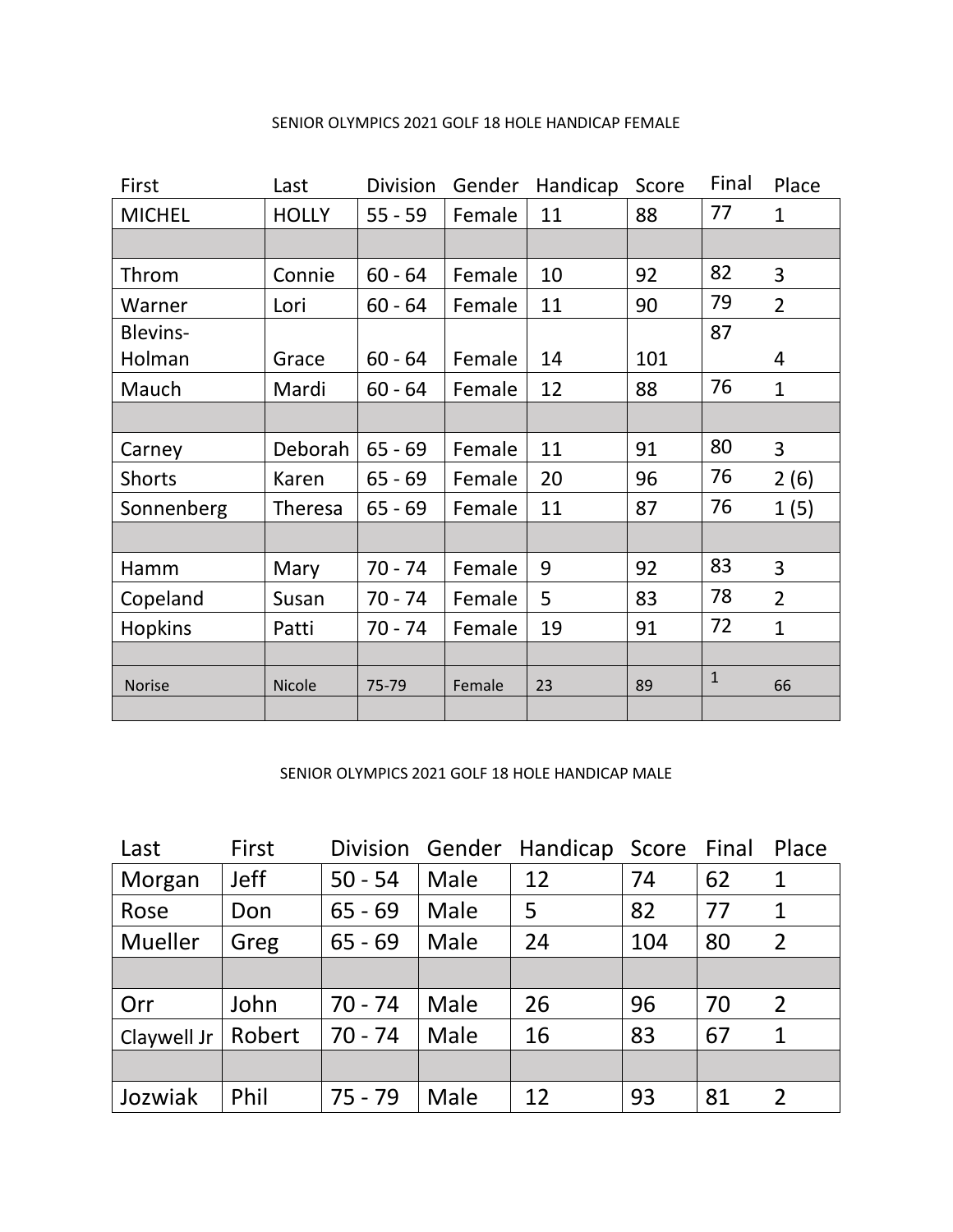| <b>Davies</b> | <b>James</b> | $ 75 - 79 $ Male        |      | 22 | 86  | 64 |  |
|---------------|--------------|-------------------------|------|----|-----|----|--|
|               |              |                         |      |    |     |    |  |
| Posey         |              | Donald $ 85 - 89 $ Male |      | 28 | 107 | 79 |  |
| Lawing        | James        | $85 - 89$               | Male | 21 | 90  | 69 |  |
|               |              |                         |      |    |     |    |  |

## SENIOR OLYMPICS 2021 GOLF 18 HOLE SCRATCH FEMALE

| <b>LAST</b>      | <b>FIRST</b>     | DIVISION GENDER SCORE PLACE |        |     |   |
|------------------|------------------|-----------------------------|--------|-----|---|
| Rich             | Sue              | $60 - 64$                   | Female | 99  | 1 |
|                  |                  |                             |        |     |   |
| Daly             | Martha   80 - 84 |                             | Female | 101 | 1 |
|                  |                  |                             |        |     |   |
| Campbell   Janet |                  | $85 - 89$                   | Female | 114 | 1 |
|                  |                  |                             |        |     |   |

## SENIOR OLYMPICS 2021 GOLF 18 HOLE SCRATCH MALE

| LAST          | <b>FIRST</b>  | <b>DIVISION</b> | <b>GENDER</b> | <b>SCORE</b> | <b>PLACE</b>   |
|---------------|---------------|-----------------|---------------|--------------|----------------|
| Mutersbaugh   | Johnathan     | $55 - 59$       | Male          | 74           | $\overline{2}$ |
| Greenstein    | Jim           | $55 - 59$       | Male          | 70           | 1              |
| <b>Brozio</b> | Gregory       | $55 - 59$       | Male          | 89           | 3              |
|               |               |                 |               |              |                |
| Girard        | <b>Thomas</b> | $60 - 64$       | Male          | 86           | $\overline{2}$ |
| Knight        | Philip        | $60 - 64$       | Male          | 84           | $\mathbf{1}$   |
|               |               |                 |               |              |                |
| Self          | Tom           | $65 - 69$       | Male          | 79           | $\mathbf{1}$   |
| Schuette      | <b>Mark</b>   | $65 - 69$       | Male          | 92           | $\overline{2}$ |
|               |               |                 |               |              |                |
| <b>Brooks</b> | Phil          | $70 - 74$       | Male          | 99           | 5              |
| Satz          | Lawrence      | $70 - 74$       | Male          | 101          | 6              |